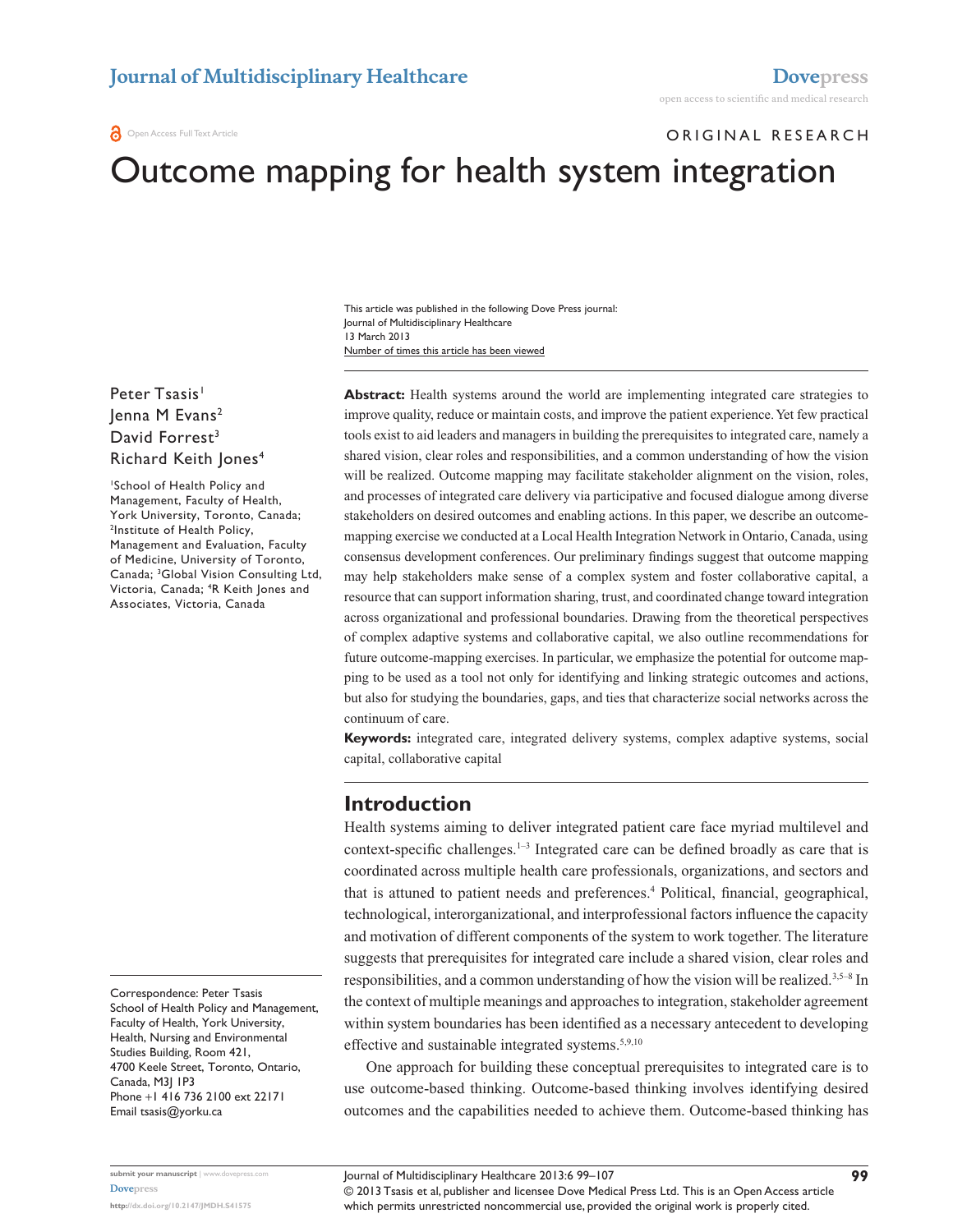been used extensively by the international development  $sector<sub>11,12</sub>$  as well as by both business and health care managers, as a basis for performance measurement, management, and change. $13-18$  A range of different terms has been used to describe the product of outcome-based thinking, including outcome maps, logic models, value maps, means-ends diagrams, and strategy maps. As the differences in terminology suggest, a number of distinct techniques exist for developing and applying outcome-based thinking. We use the term outcome map.

An outcome map visually depicts how particular actions or processes (shown as rectangles in the map) contribute to improvements in higher-level outcomes (shown as circles) (see Figure 1). Each activity creates an immediate outcome that is directly linked to it, and this relationship is illustrated using an arrow. Immediate outcomes contribute to achieving higher-level outcomes – relationships that are also shown using arrows. The result is a schematic that leads from actions on the left-hand-side of the page to the goals on the right. Since all actions and outcomes are linked toward achieving the goals, the outcome map ensures that goals and actions are aligned.

The outcome-mapping process described in this paper is premised on the idea that behavioral change is fundamental to improvement and is facilitated by a learning-based and stakeholder-driven approach.<sup>19–20</sup> Thus, dialogue is emphasized. While facilitators guide the process, the map is created by stakeholders who have a shared interest in addressing a challenge, and who use the map as a vehicle to talk about their shared goals and what needs to be done to achieve them. The map summarizes this conversation. The map is visual, rich in detail, and uses a simple graphic language to represent a complex strategy on a single page. The map also links dialogue to action. Action without dialogue fails to take advantage of the knowledge that resides in a system, and action is often misplaced. Dialogue without action fails to follow through on good intentions. Through outcome mapping, talk leads to action. Finally, the process facilitates relationship-building as participants build trust and discover ways to collaborate in creating a desired future, seeing explicitly how their individual actions support and reinforce the actions of others. Outcome mapping is thus particularly suited to multistakeholder initiatives – such as partnerships and interorganizational networks – where alignment, collaborative commitment, and shared purpose are urgently needed.<sup>21</sup>

Despite the potential benefits of outcome mapping to strategy implementation, change management, and performance improvement, few examples exist of its use as a tool to facilitate health system integration. In this paper, we describe an outcome-mapping exercise we conducted at a Local Health Integration Network (LHIN) in Ontario, Canada, using consensus development conferences. We draw from two theoretical perspectives – complex adaptive systems and collaborative capital – in explaining the value of outcome mapping and in interpreting and critiquing the outcome map. We argue that outcome mapping may be used as a tool not only for identifying and linking outcomes with actions, but also for making sense of a complex system, building collaborative capital, and studying the boundaries, gaps, and ties that characterize social networks across the continuum of care. Health systems aiming to transform fragmented services into integrated services may benefit from this process of mapping pathways to desired outcomes while identifying specific professional and organizational roles and social ties that influence outcome achievement.

## **Theoretical perspectives on integrated care**

Researchers have evoked a range of theories and concepts in their studies of integrated care, including organizational design, strategy, leadership, culture, learning, change and innovation, decision making, and team, organizational, and network performance, as well as environmental contingency, transaction cost, resource dependence, structure and agency, and institutionalism.6,22–28 More recently, the concepts of complex adaptive systems and social capital have been applied to integrated care, though empirical research remains limited.29–33 Due to their growing significance in the field and their relevance to outcome mapping, we briefly describe these two perspectives below in order to frame our study and to highlight their value to outcome mapping for health system integration.

## Complex adaptive systems

Complex adaptive systems (CASs) are open systems with fuzzy boundaries comprised of numerous, diverse, highly interactive agents.<sup>34</sup> In CASs, patterns of interaction and continuous adaptation contribute to innovative and unpredictable behaviors and events; these systems are thus characterized as emergent and self-organizing.34 Several scholars argue that health systems are complex and adaptive.35–41 Like CASs, health care delivery involves diverse professional groups and organizations, evolving patient needs, conflicting interests, and changing technologies and treatments – all embedded within a particular social, political,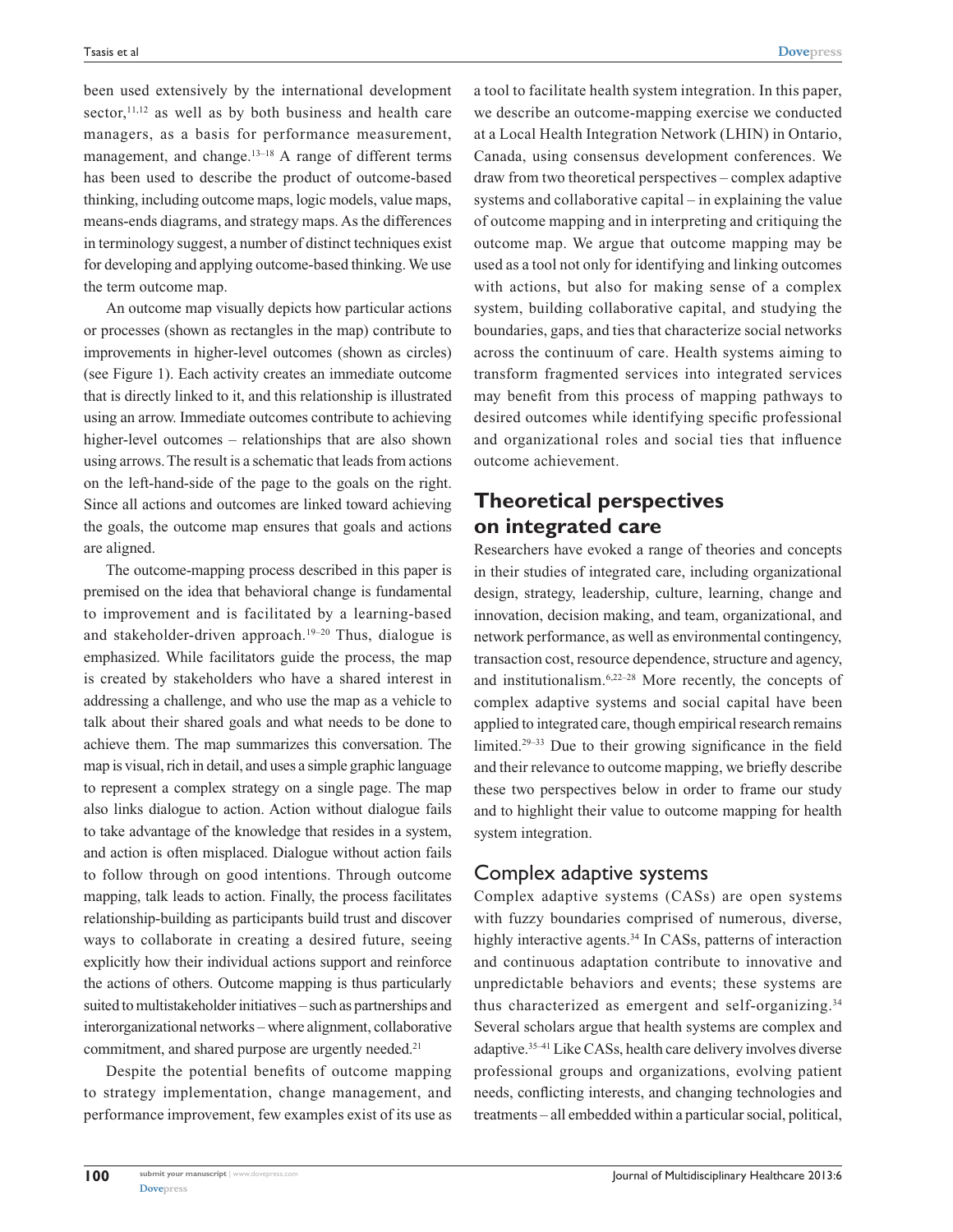and economic context. This complexity simultaneously demands and defies integration.<sup>42,43</sup>

A CAS perspective is increasingly being applied to the conceptualization and practice of integrated care, to help explain and reframe the barriers to integration and to promote facilitative, indirect leadership approaches.<sup>29,30,33,44</sup> A CAS lens suggests that the health system is not constituted merely of the sum of its parts, but also of the interrelationships among its parts. Dividing the system into manageable units to be analyzed separately, with the hope of understanding the system's complexity, destroys what one is seeking to understand, since complexity results from interactions and is manifested at the level of the system itself.<sup>39</sup> Similarly, dividing the system into manageable units to be controlled, with the hope of improving system performance, fails to consider how strategies and activities in different parts of the system may interact to produce unexpected or counterproductive system outcomes. Based on these insights, scholars recommend that leaders and managers understand the culture(s) of the environments in which they work, provide a context that supports group-based and cross-boundary experimentation and learning, share control, and refrain from top-down mechanisms of forced change.<sup>30</sup> While these suggestions align with current knowledge of the enablers and barriers to integrated care, there are few, if any, concrete tools available to facilitate the application of a CAS perspective and management approach to integration efforts. We propose that outcome mapping may fill this gap.

## Collaborative capital

Social capital is defined as the goodwill available to individuals, groups and/or organizations as a function of their social relations.45 Social capital can facilitate access to information, enhance power and influence, and contribute to solidarity, thereby reducing the need for formal controls.<sup>45</sup> Collaborative capital is a form of social capital that supports collective action and change through "dense networks of information sharing, trust and reciprocation norms."46 The concept of social capital emphasizes individual benefits, whereas collaborative capital focuses exclusively on collective actions and outcomes,<sup>46</sup> though the two levels are interrelated. The dimensions of social and collaborative capital include the structural (network ties, network configuration, and network stability), the cognitive (shared goals and shared culture), and the relational (trust).47

Although much of the literature on integrated care highlights the roles of interorganizational and interprofessional relationships, and discusses cultural conflicts,<sup>48</sup> the concepts and associated literature of social and collaborative capital are rarely applied. One exception is a conceptual paper outlining indicators that may be used to measure and monitor social capital in integrated care networks.<sup>32</sup> Similarly, Scott and Hofmeyer synthesize network theory and social capital to argue that efforts to transform systems and support collaboration must be based on an understanding of how "structures influence, and are influenced by, the way that people relate to one another."49 A recent editorial also calls for the increased use of social network analysis in the design and assessment of integrated care.<sup>31</sup> Social network analysis measures the relationships and ties between individuals, groups, and organizations within a network. The study of "gaps" and "disconnections" between formal and informal clusters of people may also offer insights into the social structures that characterize interactivity, or the lack thereof.50 While the influence and value of social capital to integrated care initiatives is increasingly recognized, specific mechanisms or tools for fostering social capital in this context have yet to be explicitly outlined and examined. We propose that outcome mapping may help fill this gap.

#### **Methods**

In 2006, 14 geographically defined Local Health Integration Networks (LHINs) were mandated into existence by Ontario's Ministry of Health and Long-Term Care. The LHINs plan, fund, and manage services within their regions using integrated health service plans developed in collaboration with local health care providers and community members. In 2008, we began the outcome-mapping project in collaboration with the Central LHIN. The Central LHIN is the most populous of the 14 regions and among the fastest growing, with the highest proportion of immigrants in the province.51 The outcome-mapping exercise was initiated for the purposes of creating stakeholder alignment around a shared vision and producing a comprehensive, clear, and actionable roadmap to guide decisions and actions.

A steering committee was created consisting of Central LHIN representatives, including a senior director, an epidemiologist, a board member, three researchers, and senior directors from a local hospital and a community agency. A consulting team with extensive experience in the participative approach to outcome mapping was recruited to facilitate dialogue and the application of outcome-mapping techniques. A consensus development conference (CDC) method was used to elicit the experiences and perspectives of 45 health care professionals from across the health care sector. A CDC involves face-to-face discussion and debate between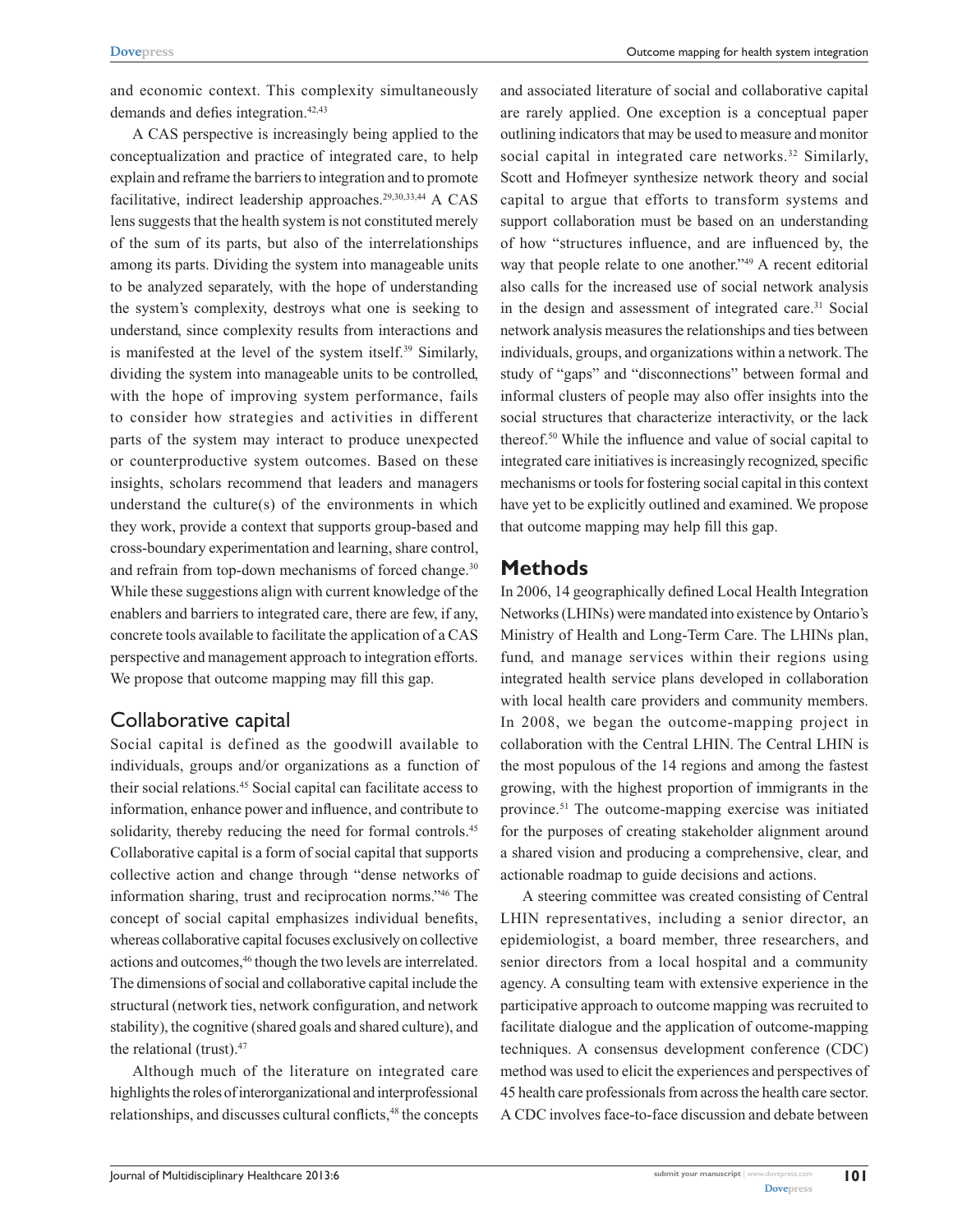stakeholders, and is a research tool used to enhance decision making, identify strategic directions, and advance stakeholder ownership and engagement.<sup>52</sup> Participants were selected from organizations within the Central LHIN using purposive sampling, and consisted of professionals with multiple years of experience in integrated care settings and/or knowledge based on research and implementation of integrated care initiatives. These professionals spanned managerial  $(n = 18)$ , clinical (n = 15), administrative (n = 9), and research (n = 3) roles, and represented the full continuum of care, including the LHIN, acute care, rehabilitation and complex continuing care, primary care, home care, and community support agencies.

A semistructured interview guide was used to facilitate dialogue among the participants at the first CDC, using questions focused on health system goals, indicators of success, and barriers to and enablers of goal attainment. The consultants acted as neutral receivers of participant responses, encouraged storytelling, and ensured that the discussions were not dominated by any small number of vocal individuals. Responses were recorded on a flip chart, were summarized in brief phrases or a few words, and were visible to the entire group. After the list was completed, participants were given the opportunity to clarify, dispute, and discuss any points on the list. Areas of agreement and disagreement were noted. The consultants' approach to conflict management involved asking clarifying questions, not making declarative statements, and focusing the conversation on outcomes rather than on actions; at the end of the process, there were no major disagreements. To ensure that responses were accurately captured within the flow of the group discussion, the conversations were tape-recorded and transcribed verbatim. Through content analysis of the transcripts, the themes generated at the CDC were further refined and categorized into outcomes and activities for inclusion in the map.53 This data was used in the development of the first draft of the outcome map for review by the steering committee and for respondent validation in our next CDC.<sup>54</sup> In addition, LHIN documents were used to cross-validate some of the information.

The first draft of the map was then presented to the participating stakeholder group at the second CDC, where they were asked to comment on whether the map reflected reality. They were further asked to comment on anything wrong or missing and on what should be modified or added, and why. The outcome map was displayed on a large poster board and markers were available to participants to enable them to graphically display their comments, concerns, or suggestions, for the entire group to see. Participants were asked to verbalize what they were doing and why they were doing it. It was felt this was important, in order that group participants could hear each other's understanding of the actions, connections, and relationships as these were displayed on the map.54 Dialogue was focused on clarifying high-level goals and objectives, adding missing outcomes, perfecting the language used to describe outcomes, and correcting the logic of the causal links. All comments, explanations, and discussions were tape-recorded and transcribed verbatim to inform the next iteration of the outcome map.

Following this CDC, all participants, including those who could not attend, were sent a copy of the map to allow for further reflection and feedback, as a form of member checking.53 It took an additional iteration to finalize the map, in dialogue with participating stakeholders and the steering committee; thus, the outcome-mapping process used was interactive and emergent in identifying the existing consensus. At each stage, the map became richer and more robust. All 45 participants attended at least one of the three half-day CDCs, held at York University and the Central LHIN; this ensured continuity of understanding and intention as the outcome map developed. The consensus among the stakeholders that there was "little left to talk about" signified the end of the process and the final stage of development. The outcome map represented a graphic illustration of strategic outcomes, capabilities, enabling outcomes, and supporting actions that contributed to the functioning of the health care system. The map reflected the participating group's agreement on the outcomes to be achieved and the actions that needed to be taken, to realize the desired goals.

#### **Results**

Participants identified the end-goal of health care as "caring communities, healthier people, and health system sustainability." They identified the key strategic outcomes as (1) clients have access to an integrated health care system, (2) service is delivered by the appropriate provider in the appropriate location, and (3) information, support, advocacy, and other help are provided as people move through the continuum of care. The capabilities required to achieve these outcomes were categorized into four broad areas: (1) integration, coordination, and information access, (2) service delivery, which encompasses capacity, breadth, efficiency, access, and effectiveness, (3) adaptation, which refers to continuous performance improvement and capacity for change, and (4) sustainability. Due to the size of the outcome map and the focus of this paper, only the portion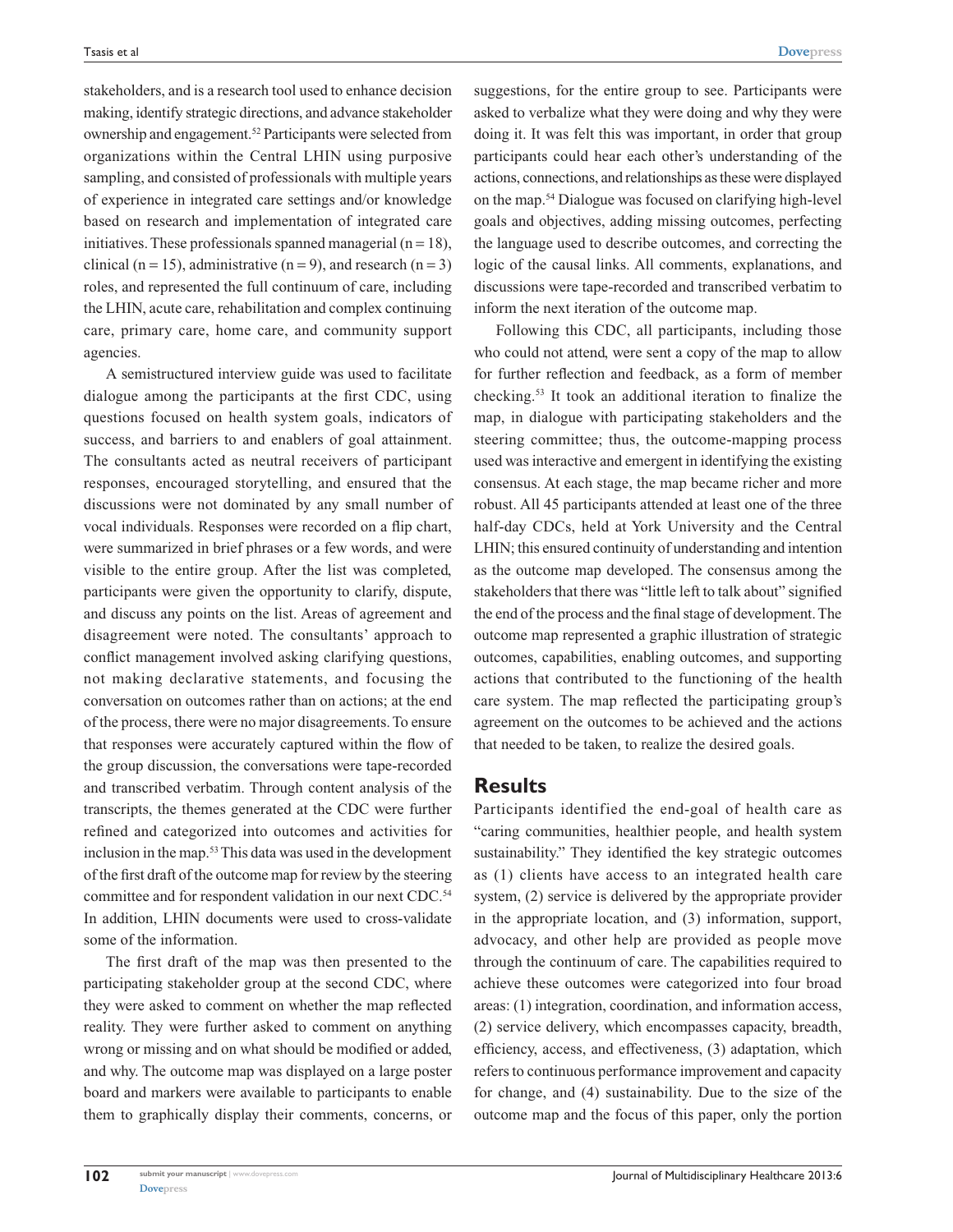

**Figure 1** System integration outcome map for the Central Local Health Integration Network (LHIN). **Note:** The boxes represent actions or processes, and the circles represent outcomes. The arrows depict the pathway from actions to immediate and higher-level outcomes.

specific to system integration is provided in Figure 1, which will be summarized below.

According to participants, and as depicted in the outcome map, in order to achieve a "health system that functions as an integrated system," 30 enabling outcomes must be attained, supported by 21 action areas that span governance structures, policy and legislation, collaborative culture, partnerships, and role clarity and conflict. Arrows on the map suggest linkages between actions, precursor outcomes, and the end goal of an integrated health system, rather than cause-and-effect relationships. The "system integration" portion of the outcome map was linked closely with the related areas of "information access" (focused on eHealth and information technology) and "system coordination" (focused on patient referrals and transfers), which collectively support the common objective of "clients have access to an integrated health system." The two enabling outcomes that generated the most discussion and interest were "role confusion and conflict are eliminated" and "a culture of collaboration rather than competition is created," suggesting that these outcomes may be more challenging and complex to achieve.

In the closing discussion of the final CDC, participants said that the outcome map highlighted the complex interlinkages present in the system, while the consultation process revealed pools of knowledge – groups and organizations – they did not know existed, thereby enabling them to develop new relationships and commitments to collaborative work. These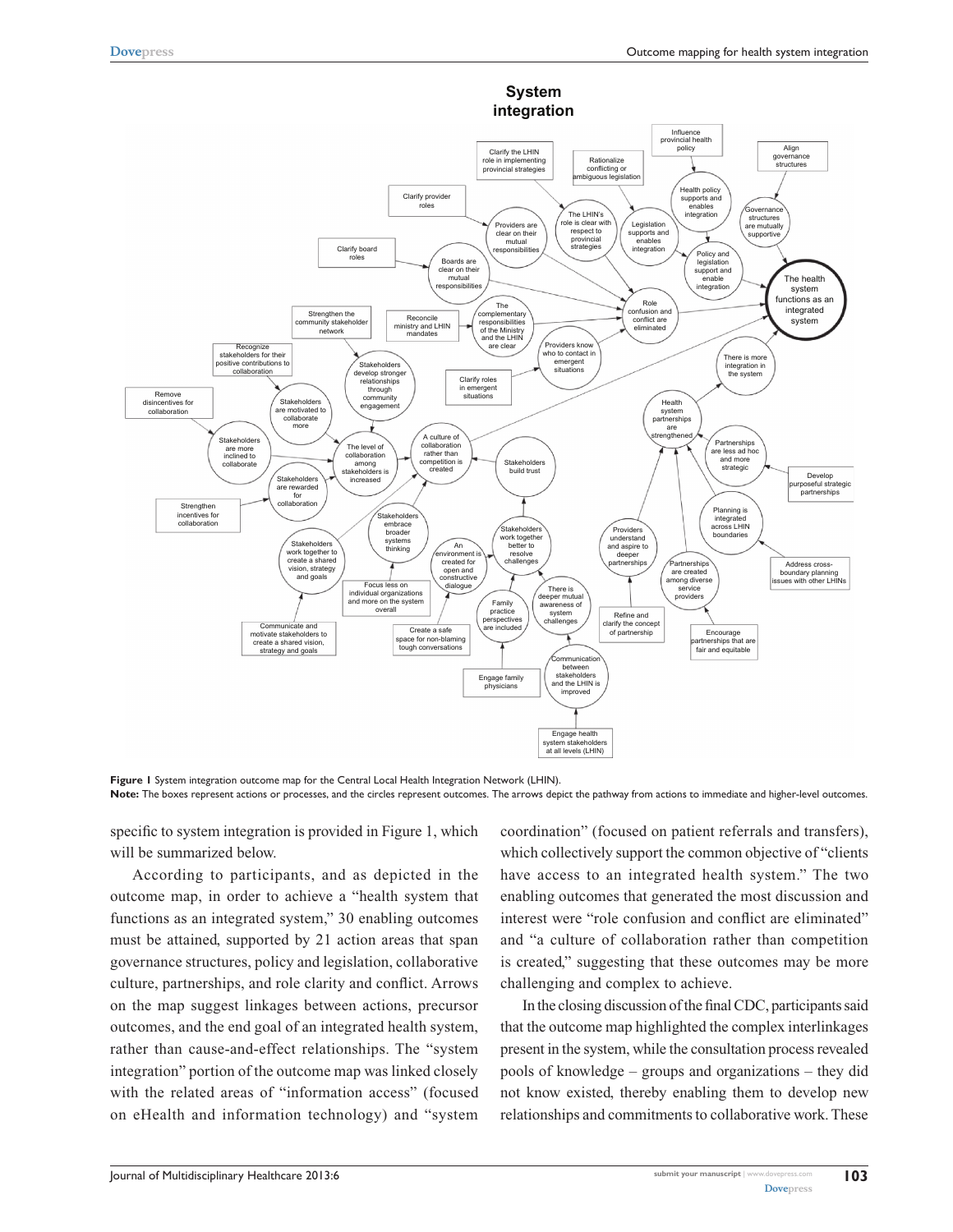shared sentiments suggest that outcome mapping helped strengthen stakeholder awareness and alignment within a complex system and build collaborative capital to support the delivery of integrated care.

## **Discussion**

The outcome map provides insight into the interrelated factors that facilitate integration from the perspectives of local stakeholders. The growing literature on integration supports the roles of governance, policy, collaboration, partnerships, culture, and role clarity in achieving integrated care. For example, a systematic review of health system integration identified ten key principles for integrated care, including aligned governance, accountability and policy structures, interprofessional teamwork, cross-sectoral partnerships, and cultural and leadership commitment to integration, among other enablers.<sup>3</sup> Similarly, a quality management model for integrated care developed through a Delphi study highlights the importance of delivery system structures, role and task clarity for collaboration, commitment and transparency, and shared learning, among other elements.<sup>55</sup> While the themes are comparable, the outcome map is unique in that it provides a visual diagram of action-to-outcome pathways that help stakeholders create a shared vision for the health system and enable them to see how their work contributes to system goals.

Although the literature on integration emphasizes the importance of promoting a collective understanding of the vision and developing trust between professional groups and organizations, no specific methods or tools are proposed for how to achieve these aims, other than generic recommendations for cultural change, open communication, and distributed leadership.<sup>56-58</sup> This paper thus addresses a gap in the literature on integrated care and may foster discussion and knowledge exchange regarding other tools and methods that are being used or should be applied in the future.

The outcome map can be used by leaders and managers as the basis for planning, communication, and performance measurement, by plotting projects, initiatives, and relevant indicators on the map. For example, indicators that capture the structural, cognitive, and relational aspects of social ties may be used in combination with other structural, process, and outcome measures to provide a more complete view of system functioning and performance.

The theoretical perspectives of CAS and collaborative capital, which were underlying themes in many participant comments, are also helpful in interpreting and critiquing the outcome map. The outcome map incorporates activities of relevance to the diverse actors in the health system, from policy makers and regional leaders from the Ministry of Health and Long-Term Care and the LHIN respectively, to the clinicians, board members, and managers who work in a variety of organizations across the continuum of care. The outcome map emphasizes the interdependence of varied processes in achieving the desired outcomes in a way that simplifies the complexity of the health system while maintaining a holistic, rather than a narrow and divided, view of health system functioning. A CAS perspective implies that leaders should be mindful of how interventions in one area of the map may result in positive or negative effects elsewhere. This suggests that incremental change be pursued and that actors within the system (both individuals and organizations) be afforded the flexibility to experiment.

In addition to aligning, in many ways, with a CAS perspective, outcome mapping may also serve as a practical tool for building collaborative capital. As our participants noted, the relationships forged as part of the outcome-mapping process may be as important a product for integrated care efforts as the outcome map itself. New social ties (interpersonal and/or interorganizational) reflect the structural dimension of social and collaborative capital while new understandings of and attitudes toward other professional groups, organizations, ideas, goals and ways of working reflect the cognitive and relational dimensions of social and collaborative capital. The outcome-mapping process may enable individuals who identify strongly with their profession to expand their "in-group" to include diverse professionals working within the same multidisciplinary team or interorganizational partnership.<sup>59</sup> However, although the outcome-mapping process appears to help foster collaborative capital, the outcome map itself falls short of explicitly incorporating and clarifying the roles of interorganizational and interprofessional relationships in outcome achievement.

In Table 1, we outline the key principles of CASs and collaborative capital, and suggest the implications of each assumption for improving the outcome-mapping process and product. Both perspectives emphasize the role of relationships and social networks in system performance and change, while the CAS lens also highlights the emergent and unpredictable nature of the system.18 Although consideration for social relationships is often not integrated into the outcome-mapping process in business applications, it is a fundamental part of how the international development sector uses outcome maps.<sup>11</sup> Development programs view all participants as potential agents of change and examine each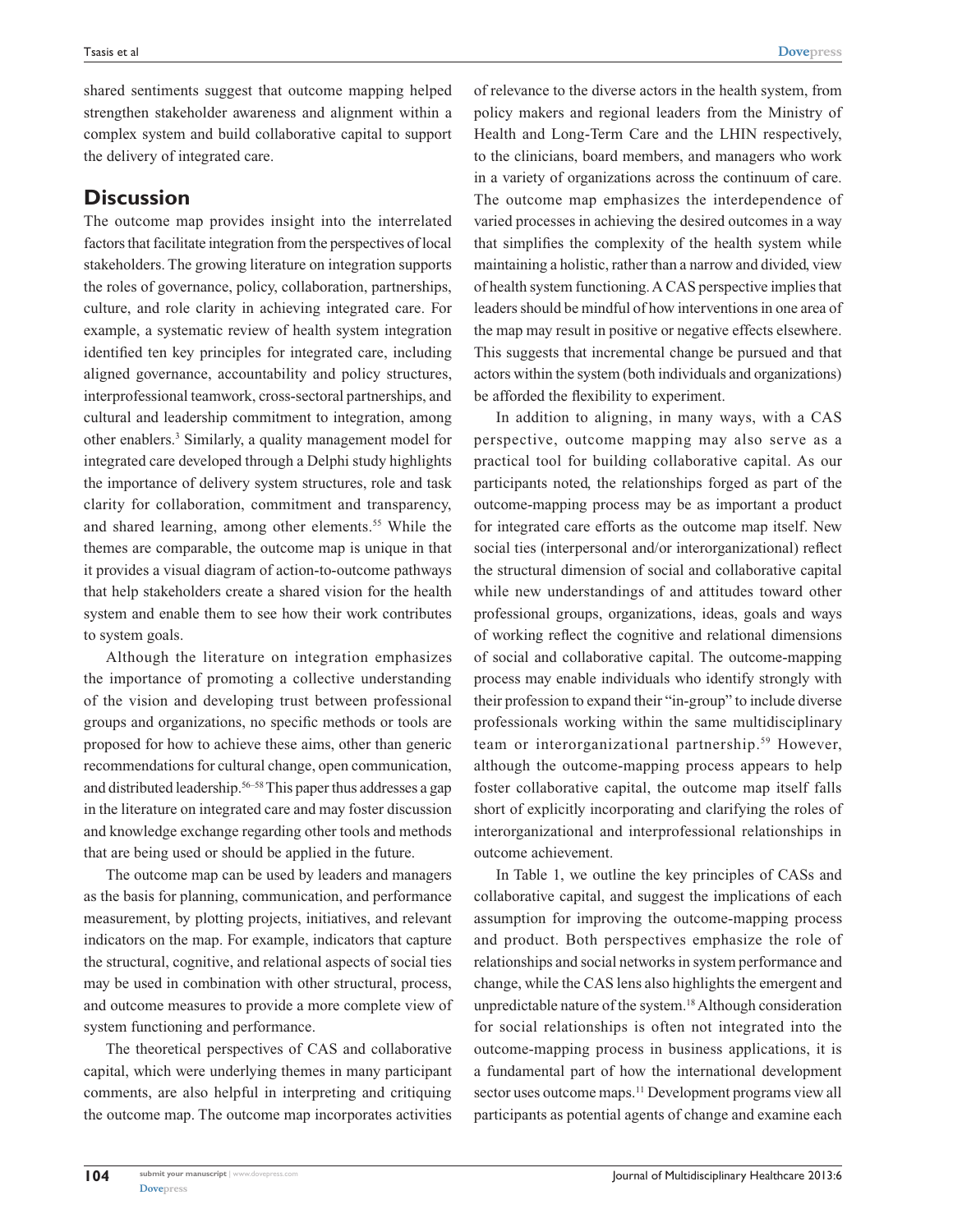#### **Table 1** Complex adaptive systems and collaborative capital: implications for outcome mapping

| <b>Theoretical principle</b>                              | Implication for outcome mapping                                                |
|-----------------------------------------------------------|--------------------------------------------------------------------------------|
| <b>Complex adaptive systems</b>                           |                                                                                |
| Change is non-linear                                      | Used judiciously, different line weights can help to emphasize the strength    |
|                                                           | of a relationship, and feedback loops can be used to depict increasing returns |
|                                                           | in a reinforcing relationship among key outcomes                               |
| Systems self-organize and adapt spontaneously;            | Consider the outcome map a "living document" that requires regular checks      |
| the future is uncertain                                   | and modifications through stakeholder consultation                             |
| Interactions among agents (individuals and organizations) | Map the social ties, formal and informal, that exist among individuals, groups |
| shape the emergent properties of the system               | and organizations within the system                                            |
| Agents are opportunistic, spontaneous and                 | Keep action items in the outcome map broad to allow agents to find their       |
| capable of learning                                       | own ways of contributing to desired outcomes                                   |
| Collaborative capital                                     |                                                                                |
| Change occurs through a sequence of actors connected      | Include relevant individuals, groups and organizations on the outcomes map     |
| by their relationships                                    | to clarify who, not just what, contributes to outcome achievement              |
| Social ties influence behaviours and the transmission     | Map the social ties, formal and informal, that exist among individuals, groups |
| of information                                            | and organizations within the system                                            |

actor's sphere of influence as part of the outcome-mapping process. In future outcome-mapping exercises, we recommend plotting stakeholder groups and organizations, and their interrelationships, on the outcome map to clarify who, not just what, contributes to outcome achievement. Doing so will also highlight flows of communication, segmented groups or communities, and the links between different capability areas on the outcome map. This information can be used to identify existing alliances that may be leveraged to mobilize or support action.

Based on this critique, we promote a two-step approach to outcome-based thinking for health system integration, based on the work of Shaxson and Clench.<sup>60</sup> First, stakeholders in dialogue must clarify the intended final goal of integrated care, and work backwards to identify the enabling outcomes and actions that contribute to the desired result. Once an outcome map has been produced, a social network framework can be developed that aligns with the content and layout of the outcome map. Social network frameworks may also be developed for a specific policy issue or for engaging a formal network of organizations at a more strategic level.<sup>60</sup> The principles of participation and iterative learning that characterize the outcome-mapping process must be maintained throughout the process, as it is through discussion and engagement that stakeholders may achieve a shared vision and strategy, and an enhanced understanding of the health system and their related roles in delivering integrated care.

This study has limitations, some of which suggest opportunities for future research. First, the validity and reliability of CDC findings are partially dependent on the composition of the group and the facilitators' approach to structuring the interaction.<sup>52</sup> Although participants reflected

a diverse range of professional roles and organizations, it is possible that some stakeholder groups were missed. In particular, considering the most recent definition of integrated care, which incorporates elements of both coordination and patient centeredness,<sup>4</sup> the perspectives of patients and their informal caregivers should be incorporated into the outcomemapping process. Second, the external validity of our findings is limited by the focus on the Central LHIN; the value of CDCs and outcome maps to integrated care planning and management could be further tested in other local, national, and international contexts. It is also unclear what the long-term effects (or the lack thereof) of the outcome-mapping project were in the Central LHIN, or how outcome mapping compares with other tools or approaches for stakeholder engagement and consensus-building for integrated care. Future empirical work may conduct follow-up surveys or interviews to gather stakeholder reactions to the outcome-mapping process, and to ascertain how and to what extent an outcome map has been used (or not) at system and organizational levels. It would also be helpful for researchers to engage with practitioners to identify the tools and methods they use (if any) to support interorganizational and interprofessional communication, and to compare these techniques and management experiences with outcome mapping. Finally, our assumptions regarding the value and relevance of CASs and collaborative capital to outcome mapping for health system integration require further development and validation through practical applications and empirical research.

# **Conclusion**

Outcome mapping may be used by leaders and managers as a tool for building the prerequisites to integrated care,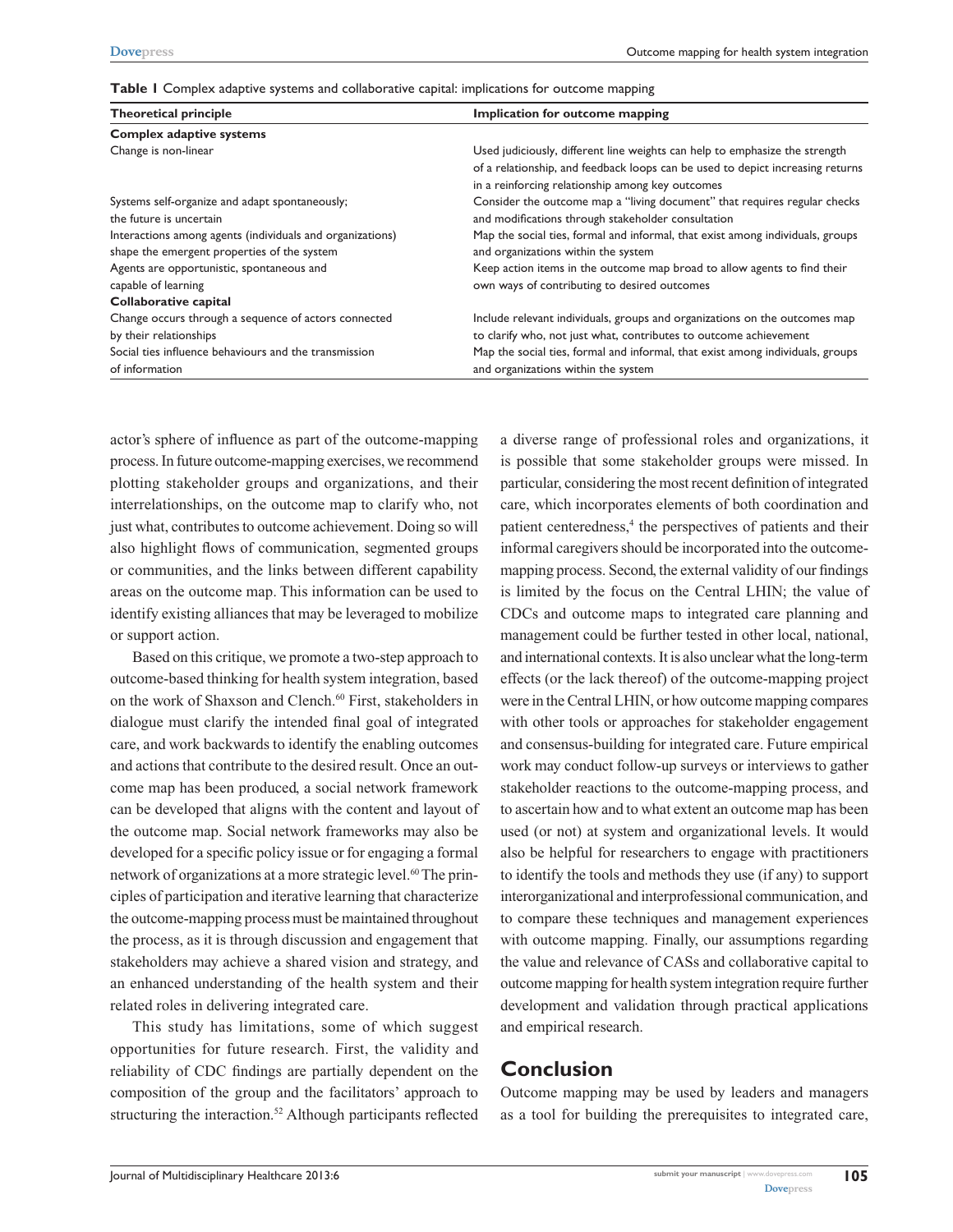defined in the literature as a shared vision and a common understanding of how the vision will be realized.3,5–8 Outcome mapping via CDCs may also help stakeholders make sense of a complex system and foster collaborative capital, a resource that can support information sharing, trust, and coordinated change toward integration across organizational and professional boundaries. The concepts of CASs theory and collaborative capital also suggest ways in which current outcome-mapping methods may be enhanced, particularly in the context of efforts to integrate care. The participative approach to outcome mapping described in this paper may be used to identify and link outcomes with actions and to study the boundaries, gaps, and ties of social networks across the continuum of care as we move toward an integrated health care system.

## **Acknowledgments**

We would like to acknowledge the Steering Committee's leadership and the invaluable contribution made by the study's participants. The outcome mapping method used was developed by Global Vision Consulting Ltd. This study was supported by a Partnership for Health System Improvement Grant from the Canadian Institutes of Health Research (CIHR).

## **Disclosure**

The authors report no conflicts of interest in this work.

## **References**

- 1. Bevan G, Janus K. Why hasn't integrated health care developed widely in the United States and not at all in England? *J Health Polit Policy Law*. 2011;36(1):141–164.
- 2. Shortell S, Gillies R, Anderson D. The new world of managed care: creating organized delivery systems. *Health Aff*. 1994;13(5):46–64.
- 3. Suter E, Oelke N, Adair C, Armitage G. Ten key principles for successful health systems integration. *Healthc Q*. 2009;13(Special edition): 16–23.
- 4. Singer S, Burgers J, Friedberg M, Rosenthal M, Leape L, Schneider E. Defining and measuring integrated patient care: promoting the next frontier in health care delivery. *Med Care Res Rev*. 2011;68(1):112–127.
- 5. Evans JM, Baker GR. Shared mental models of integrated care: aligning multiple stakeholder perspectives. *J Health Organ Manag*. 2012; 26(6):713–736.
- 6. Friedman L, Goes J. Why integrated health networks have failed. *Front Health Serv Manage*. 2001;17(4):3–54.
- 7. Glasby J, Dickinson H, Miller R. Partnership working in England where we are now and where we've come from. *Int J Integr Care.* 2011;11(Special 10th Anniversary Edition):e002. Available from: [http://](http://www.ijic.org/index.php/ijic/article/view/545/1215) [www.ijic.org/index.php/ijic/article/view/545/1215.](http://www.ijic.org/index.php/ijic/article/view/545/1215) Accessed November 18, 2012.
- 8. Shortell S, Gillies R, Anderson D, Mitchell J, Morgan K. Creating organized delivery systems: the barriers and facilitators. *Hosp Health Serv Adm*. 1993;3(4):447–466.
- 9. Kodner D. All together now: a conceptual exploration of integrated care. *Healthc Q*. 2009;13(Special No):6–15.
- 10. Stein V, Rieder A. Integrated care at the crossroads defining the way forward. *Int J Integr Care*. 2009;9:e10. Epub April 8, 2009. Available from: [http://www.ijic.org/index.php/ijic/article/view/315/628.](http://www.ijic.org/index.php/ijic/article/view/315/628) Accessed November 18, 2012.
- 11. Earl S, Carden F. Learning from complexity: the International Development Research Centre's experience with outcome mapping. *Dev Pract*. 2002;12(3–4):518–524.
- 12. Earl S, Carden F, Smutylo T. *Outcome Mapping: Building Learning and Reflection into Development Program*s. Ottawa, Canada: International Development Research Centre; 2001.
- 13. Brouselle A, Champagne F. Program theory evaluation: logic analysis. *Eval Program Plann*. 2011;34:69–78.
- 14. Garfinkel M, Sarewitz D, Porter A. A societal outcomes map for health research and policy. *Am J Public Health*. 2006;96(3):441–446.
- 15. Hayes H, Parchman M, Howard R. A logic model framework for evaluation and planning in a primary care practice-based research network. *J Am Board Fam Med*. 2011;24(5):576–582.
- 16. Kaplan R, Norton D. The strategy map: guide to aligning intangible assets. *Strategy and Leadership*. 2004;32(5):10–17.
- 17. Persaud D, Nestman L. The utilization of systematic outcome mapping to improve performance management in health care. *Health Serv Manage Res*. 2006;19(4):264–276.
- 18. Williams B, Hummelbrunner R. *Systems Concepts in Action: a Practitioner's Toolkit*. Stanford: Stanford University Press; 2011.
- 19. Hendry C. Understanding and creating whole organizational change through learning theory. *Hum Relat*. 1996;49(5):621–641.
- 20. Zimbardo P, Leippe M. *The Psychology of Attitude Change and Social Influence*. New York: McGraw-Hill; 1991.
- 21. Normann R. *Reframing Business: When the Map Changes the Landscape*. Chichester, England: Wiley; 2001.
- 22. Burns L, Pauly M. Integrated delivery networks: a detour on the road to integrated health care? *Health Aff*. 2011;21(4):128–143.
- 23. Browne G, Kingston D, Grdisa V, Markle-Reid M. Conceptualization and measurement of integrated human service networks for evaluation. *Int J Integr Care*. 2007;7:e51. Epub December 20, 2007. Available from: [http://www.ijic.org/index.php/ijic/article/view/214/426.](http://www.ijic.org/index.php/ijic/article/view/214/426) Accessed November 18, 2012.
- 24. Lega F. Organisational design for health integrated delivery systems: theory and practice. *Health Policy*. 2007;81(2–3):258–279.
- 25. Lin B, Wan T. Analysis of integrated healthcare networks' performance: a contingency-strategic management perspective. *J Med Syst*. 1999; 23(6):467–485.
- 26. van Raak A, Meijer E, Meijer A, Paulus A. Sustainable partnerships for integrated care: the role of decision making and its environment. *Int J Health Plann Manage*. 2005;20:159–180.
- 27. van Wijngaarden J, de Bont A, Huijsman R. Learning to cross boundaries: the integration of a health network to deliver seamless care. *Health Policy*. 2006;79(2–3):203–213.
- 28. Williams P, Sullivan H. Faces of integration. *Int J Integr Care*. 2009;9:e100. Epub December 22, 2009. Available from: [http://www.](http://www.ijic.org/index.php/ijic/article/view/509/1016) [ijic.org/index.php/ijic/article/view/509/1016](http://www.ijic.org/index.php/ijic/article/view/509/1016). Accessed November 18, 2012.
- 29. Edgren L. The meaning of integrated care: a systems approach. *Int J Integr Care.* 2008;8:e68. Epub October 3, 2008. Available from: [http://](http://www.ijic.org/index.php/ijic/article/view/256/510) [www.ijic.org/index.php/ijic/article/view/256/510.](http://www.ijic.org/index.php/ijic/article/view/256/510) Accessed November 18, 2012.
- 30. Edgren L, Barnard K. Complex adaptive systems for management of integrated care. *Leadersh Health Serv*. 2012;25(1):39–51.
- 31. Goodwin N. It's good to talk: social network analysis as a method for judging the strength of integrated care. *Int J Integr Care.* 2010;10:e120. Epub December 24, 2010. Available from: [http://www.](http://www.ijic.org/index.php/ijic/article/view/647/1211) [ijic.org/index.php/ijic/article/view/647/1211](http://www.ijic.org/index.php/ijic/article/view/647/1211). Accessed November 18, 2012.
- 32. Lin B, Wan T. Social capital and partnership opportunities: management implication in integrated healthcare networks. In: Klein L, Neumann E, editors. *Integrated Health Care Delivery*. Hauppauge, NY: Nova Publishers; 2008:49–66.